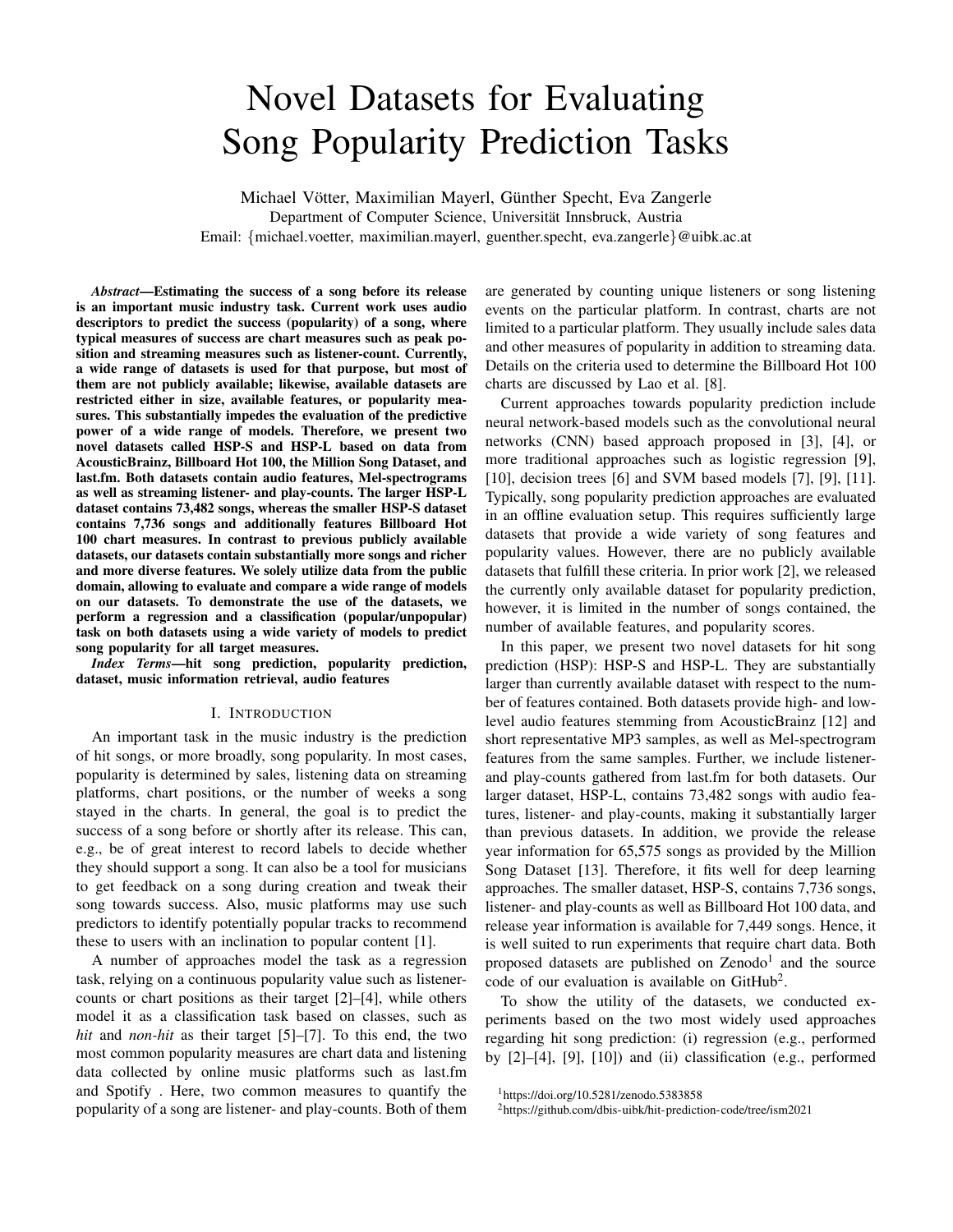TABLE I DATASETS UTILIZED FOR INTRINSIC HIT SONG PREDICTION, WHERE HSP-S AND HSP-L ARE THE DATASETS PROPOSED IN THIS WORK. NOTATION: PD—DATASET STEMS FROM PUBLIC DOMAIN, AV—DATASET IS PUBLICLY AVAILABLE.

| Paper          | Type of audio features   | <b>Mel-Spect. Features</b> | <b>Charts Data</b> | <b>Listening Data</b>    | <b>PD</b> | AV  | No. of Songs   |
|----------------|--------------------------|----------------------------|--------------------|--------------------------|-----------|-----|----------------|
| [3]            | audio                    | yes                        |                    | <b>KKBOX</b>             | no        | no  | approx. $125k$ |
| [4]            | audio                    | yes                        |                    | <b>KKBOX</b>             | no        | no  | approx. 2M     |
| [11]           | in-house audio database  | $\overline{\phantom{a}}$   | AU, UK, US         | $\overline{\phantom{a}}$ | no        | no  | approx. 1,700  |
| [6]            | in-house audio database  | $\overline{\phantom{a}}$   | UK                 | ۰                        | no        | no  | 266            |
| [14]           | lyrics features          |                            | US                 |                          | no        | no  | 6,815          |
| $[15]$         | EchoNest features        |                            | UK                 |                          | yes       | no  | 5.947          |
| $[7]$ , $[16]$ | HiFind database of music | $\overline{\phantom{a}}$   | ۰                  |                          | no        | no  | 32,000         |
| [2]            | Essentia audio features  | no                         | US                 |                          | yes       | yes | 11,664         |
| HSP-S          | Essentia audio features  | yes                        | US                 | last.fm                  | yes       | yes | 7,736          |
| HSP-L          | Essentia audio features  | yes                        |                    | last.fm                  | yes       | yes | 73,482         |

by [5], [11], [16]). We conducted experiments using linear models, random forests, support vector machines, feedforward neural networks, and convolutional neural networks.

The main contributions of this work are two novel datasets (HSP-S and HSP-L) that (i) provide substantially more songs, (ii) contain a richer and more diverse feature set compared to previous datasets that are mostly not publicly available (cf. Table I), and (iii) utilize solely data from the public domain.

These datasets can be used for a variety of popularity prediction approaches and evaluation setups. Particularly, we believe that for deep learning approaches, these comprehensive datasets can be a key asset. We demonstrate the utility of our datasets by a set of experiments and set baseline results for a broad spectrum of models. We believe that these datasets can enable further research on song popularity prediction as particularly the HSP-L dataset contains a large number of samples and features that can be leveraged by deep learning approaches. Both datasets provide a rich set of audio features describing these songs and can hence also be utilized for several further music retrieval and analysis tasks.

#### II. RELATED WORK

In the following, we discuss previous approaches towards song popularity prediction and present the used datasets.

Dhanaraj and Logan [11] aim to predict the success of a song based on acoustic and lyrics features. They investigate the usage of an SVM and boosting classifiers to automatically determine whether a song is a hit song and compare their models with a random baseline. They use an in-house dataset containing 18,500 songs which they used to compute the features. Frieler et al. [6] use melodic features as input for a random forest classifier that is trained to distinguish commercial successful pop songs from less successful pop songs. Their dataset consists of 266 pop songs which they categorized into a hit and a non-hit class using a  $k$ -means clustering using chart data from the UK. In contrast, Singhi and Brown [14] use lyric features to predict whether a song belongs to the hit or non-hit class. Their lyrics features include 31 rhyme, syllable, and meter features that they process with a Bayesian network. Their notion of a hit song is a song that made it to the Billboard Year-End Hot 100 singles charts between 2008-2013. For non-hits (flops) they choose songs from the same set of artists that did not make it to the charts. The dataset contains 492 hits and 6,323 flops. Ni et al. [15] aim to distinguish songs that made it to the top five of the UK charts (hits) from less popular songs that resided in the range 30-40 in these charts. They use musical features from EchoNest that they feed into a shifting perceptron. The dataset utilized contains 5,947 unique songs. Pachet and Roy [16] introduce the HiFind Database containing music metadata that are categorized into 16 categories covering a broad spectrum of a song such as style, genre, or instruments. Each of these categories contains more specific binary features that e.g., state if an acoustic guitar is present in the given song. The dataset contains some notion of popularity in the form of popularity labels (low, medium, and high). They predict those three labels using an SVM classifier with an RBF kernel. Both Yang et al. [3] and Yu et al. [4] use a neural network-based model trained on a dataset that contains popularity measures based on data from KKBOX Inc, a Taiwanese music streaming platform. The dataset used by [3] was collected between 10/2012 and 09/2013 and contains 125k songs with play-counts of 30k users. The dataset used by [4] was collected from 01/2016 to 06/2017 and contains play-counts of 30k users and 2M songs.

In contrast to the previously discussed literature, our previous work [2] provides a publicly available dataset. We combined data from the Million Song Dataset with chart data from the Billboard Hot 100 charts. In terms of features, we include Essentia audio features extracted from 30-second representative samples resulting in a dataset with 5,832 hit songs and the same number of non-hit songs. For the prediction, we propose a regression-based neural network model to predict the peak positions of a given song based on high- and lowlevel features for which we published the source code as well.

TABLE I provides an overview of datasets that have been used for hit song and popularity prediction. Only a single dataset is currently publicly available, which on the one hand, makes it hard to develop robust approaches, and on the other hand, to compare popularity prediction approaches. In contrast to most previous works, our datasets are based on publicly available data and are published. Furthermore, the HSP-L dataset is also substantially larger than most previous datasets.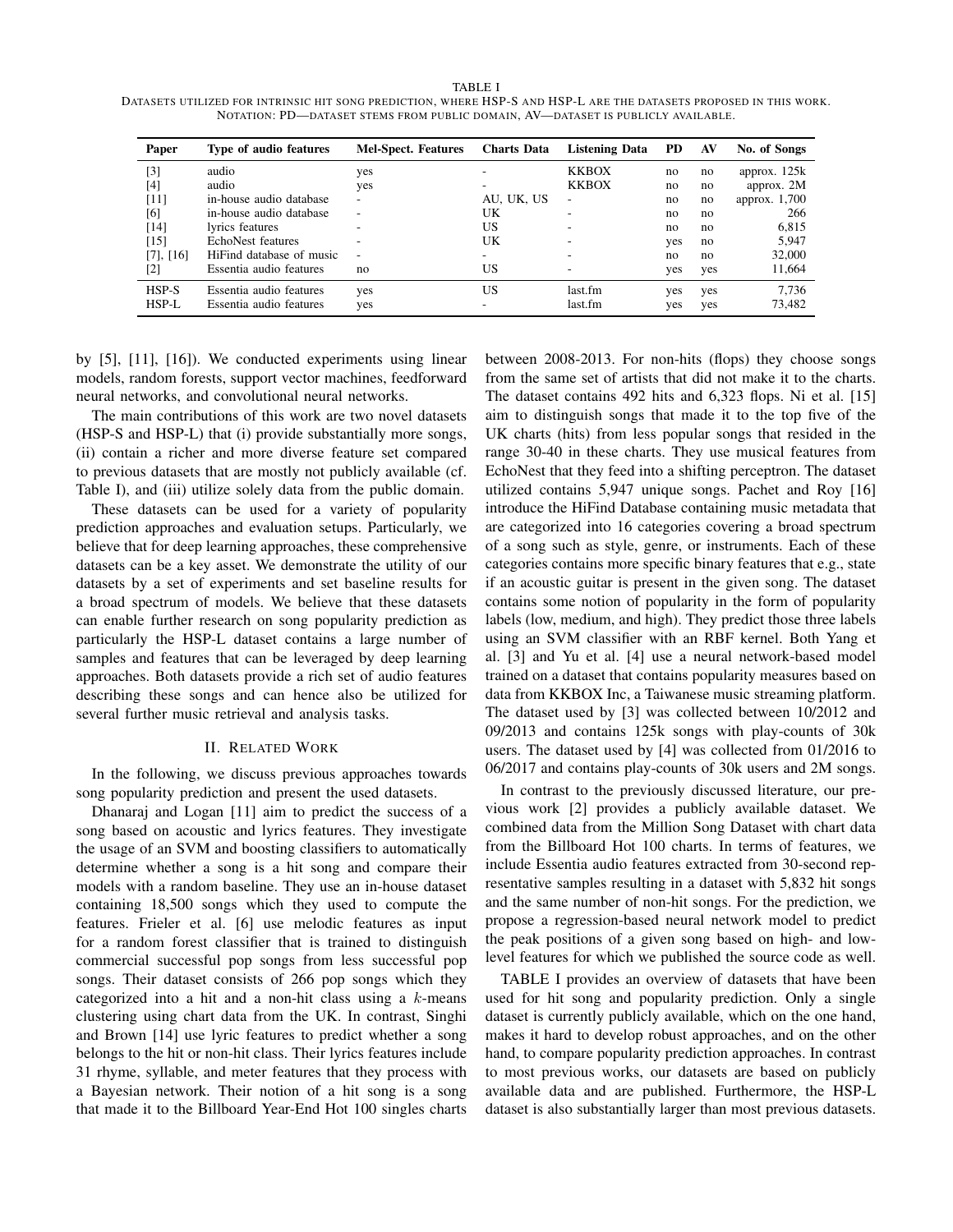## III. DATASETS

For the tasks of hit song prediction (HSP) and song popularity prediction, we propose two datasets with complementary characteristics: The smaller dataset, *HSP-S*, contains streaming popularity measures gathered from last.fm and chart measures obtained from the Billboard Hot 100 charts. For this dataset, the number of tracks on the Billboard charts puts a natural cap on the number of tracks. Therefore, we also propose a second, larger dataset, *HSP-L*, that focuses on listener- and play-counts on streaming platforms as the target measure of success. Both datasets contain audio features stemming from AcousticBrainz as well as audio features we extract from short MP3 samples that are at least 30-seconds long (stemming from a private MP3 sample collection of the Million Song Dataset). Additionally, both datasets contain Mel-spectrograms computed on the same MP3 samples and release year information from the Million Song Dataset for most of the songs.

An overview of the features contained in the two datasets is given in TABLE II. In the following, we describe the creation of the two datasets (Sections III-A and III-B) and further detail the audio features (Section III-C) and success measures provided (Section III-D).

TABLE II FEATURES AVAILABLE ON THE DATASETS (CLASSIFICATION TAKEN FROM [2]).

| <b>Feature</b>                    | <b>HSP-S</b> | HSP-L  |
|-----------------------------------|--------------|--------|
| Listener-count                    |              |        |
| Play-count                        |              |        |
| Peak position                     |              |        |
| Weeks in charts                   |              |        |
| Low-level descriptors             |              |        |
| Mood                              |              |        |
| Voice                             |              |        |
| Rhythm/Beat                       |              |        |
| Chords                            |              |        |
| Mel-spectrograms                  |              |        |
| Number of songs with release year | 7,449        | 65,575 |
| Total number of songs             | 7.736        | 73,482 |

## *A. HSP-S Dataset*

The HSP-S dataset is the smaller of both datasets. For its creation, we match the Billboard Hot 100 charts between 1958-08-11 and 2019-07-06 with the Million Song Dataset (MSD) [13] based on artist name and song title using the following procedure.

First, we convert artist and title strings in both source datasets to lower case and strip white space at the beginning and end of each string. After that, we remove all characters that are not alphanumerical or white space, which e.g., removes differences in punctuation such as "ft." vs. "ft" for featuring. The last step is to substitute multiple successive white space characters with a single blank space character. Further, we ensure that there are no entries with an empty artist or title.

Before matching both source datasets (Billboard Hot 100 and the MSD), we drop artist-title duplicates in each dataset to ensure to not include the same song multiple times. Based on the resulting strings, we compute the overlapping tracks based on artist name and song title. This results in 14,248 songs contained in both the MSD and the Billboard Hot 100.

To include last.fm listener- and play-count data, we utilize the MBID (MusicBrainz IDentifier) mapping<sup>3</sup> between last.fm and AcousticBrainz. We performed the previously described artist and title cleaning and dropped entries where either of them is empty. This leaves us with a set of hit songs contained in the MSD. To ensure a balanced dataset with respect to hits and non-hits, which is important for binary classification, we randomly sampled one non-hit from MSD per hit. After that, we assigned a universally unique identifier (UUID) to each unique title-artist pair in the set of songs that results from merging the Billboard, MSD, last.fm, and AcousticBrainz data. Further, we join those UUIDs into one if two songs have the same MSD\_ID, EchoNest ID, or MBID, resulting in a unique ID that can be used to identify unique songs in our dataset. In a final step, we merged the extracted features (as described in Section III-C) with the popularity measure values. This results in a dataset containing different high- and low-level audio features (audio and Mel-spectrogram features) from AcousticBrainz and short MP3 samples (see Section III-C). It contains 7,736 songs in total with last.fm listener- and playcount data for all songs and the peak position and the weeks in the Billboard Hot 100 charts for all hits.

For collecting release year information, we utilize the release year mapping with MSD IDs provided for the Million Song Dataset<sup>4</sup>. To compute the final mapping between the UUIDs and the release year, we apply the following procedure. First, we ensure that each original UUID (before the merging step) maps to the same release year. If this is not the case, we drop the affected UUID. In the next step, we merge the data records using the MSD ID. This results in an unambiguous mapping between UUIDs and release year for 7,449 of the 7,736 songs (96.30% of all songs).

#### *B. HSP-L Dataset*

The *HSP-L* dataset is substantially larger than the HSP-S dataset as it is not tied to charts data, where only a limited amount of songs is available. Instead, HSP-L focuses on last.fm listener- and play-counts as target measures.

Similar to the HSP-S dataset, we use the mapping of the Million Song Dataset to AcousticBrainz as a starting point and matched all entries with last.fm popularity data (listener- and play-count; see Section III-D). Additionally, we merge all the available features resulting from the application of our feature selection algorithm described in Section III-C. This results in a dataset containing the same set of audio features that are also present in the HSP-S dataset (see Section III-A). We include the release year following the same procedure as used for the HSP-S dataset. Please note that the UUID is assigned to songs individually for each dataset and hence, does not

<sup>4</sup>http://millionsongdataset.com/sites/default/files/AdditionalFiles/tracks per\_year.txt

<sup>3</sup>https://musicbrainz.org/doc/MusicBrainz Identifier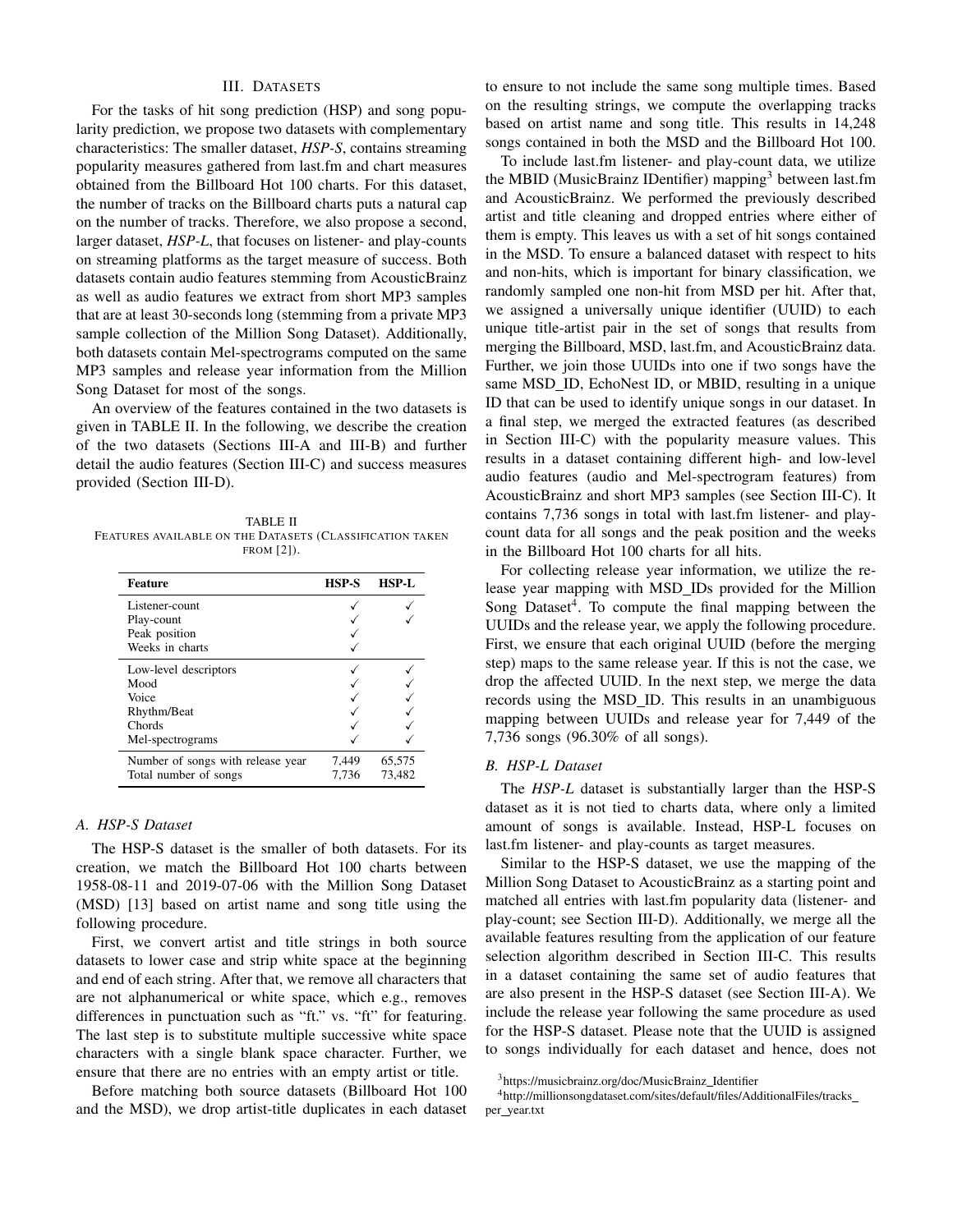refer to the same songs. Therefore, it is necessary to compute a separate mapping of UUIDs and release year for the HSP-L dataset. In contrast to the HSP-S dataset, this dataset only contains popularity data stemming from last.fm and hence, does not suffer from missing popularity values for songs that never made it to the Billboard Hot 100 charts. Therefore, this dataset does not contain a hit and non-hit class and hence, we did not balance the dataset. Further, its size is not limited by the number of songs that appeared in the charts. The final dataset contains 73,482 songs with release year information for 65,575 songs (89.24% of all songs).

## *C. Audio Features*

Our datasets contain audio features extracted with wellknown libraries: we use LibRosa [17] to extract the Melspectrograms in dB-scale with 128 bins and 1200 slots along the time axis and Essentia [18] for further audio features. We include the Essentia low-level features consisting of acoustic descriptors characterizing the song using average loudness, bark bands, erb bands, mel bands, to name some of the dynamics and spectral features extracted for a song. Further, rhythm and tonal features are included<sup>5</sup>. The included Essentia high-level features are inferred using the pre-trained classifiers bundled with the framework and include danceability, mood, genre, and vocal features.

AcousticBrainz may provide multiple versions for the same song. Further, the Million Song Dataset contains duplicates. In either case, we only keep one version per song, that we identify using the assigned UUID as follows. In a first step, we validate the quality of our features before selecting the most representative version. Thus, we compare the histograms of each feature for both sources (AcousticBrainz and the MP3 samples). We compute a histogram for each feature per dataset. This step reveals that for multiple features, the histograms contain outliers: Some of these histograms show a Gaussian distribution for the predicted probabilities of a given highlevel Essentia feature with a significant outlier (spike) for a small value range. Those spikes are caused by specific beta software versions of the low-level Essentia extractors used by AcousticBrainz for some of the song's feature versions. We suspect that those spikes occur because these extractors compute certain values too often. Therefore, we first remove samples that were created with different builds of the Essentia v2.1 beta1 software version that seemed to be affected. This substantially reduces the peaks. Removing features created with those software versions ensures that the remaining set of features are of high quality. The resulting set still contains multiple feature versions of the same song (identified by the assigned UUID) as this cleaning step does not remove all duplicate versions of a song. To subsequently select the most representative version for each song, we select the feature version closest to the mean of all remaining feature sets of the same song (i.e., we use the sample closest to the centroid of each song's cluster). Along the lines of previous research [2], we use cosine distance based on the set of all audio features to determine the song version most similar to the centroid (the average). This leaves us with a single high- and lowlevel feature version per unique song (UUID). Subsequently, we combine the pairs of high- and low-level features of each unique song. After applying these cleaning, selection, and join steps for features stemming from AcousticBrainz and shorter audio samples from the Million Song Dataset (MSD) [19], we merge the resulting features from both sources and only keep those songs where features from both are available, leaving us with a single version of these features for each song. Further, we also compute and include Mel-spectrograms on the shorter audio samples. We dropped a song in the final dataset in case we could not compute the Mel-spectrogram features. This leaves us with a dataset containing a single version of all previously mentioned features for each unique song.

## *D. Popularity Measures*

To obtain popularity measures that can be used as target value for the task of song popularity prediction, we use Billboard chart information (as previously done by [2], [14]) as well as listener-counts and play-counts (as previously employed by [3], [4]) from last.fm. In some rare cases, there are duplicate entries in either last.fm data or Billboard charts for songs. To eliminate those, we use the best score (the highest score for listener-, play-counts, and weeks in charts; the lowest score for peak ranking in charts) as we consider this the most representative score. Besides charts and listener- and playcount data, we also compute Yang et al.'s hit-score [3]. This score allows mitigating scenarios in which the play-count of a song is driven by only a small number of users by multiplying the log of the listener-count with the log of the play-count.

TABLE III PLAY- AND LISTENER-COUNT STATISTICS ON THE DATASETS (PC = PLAY-COUNT, LC = LISTENER-COUNT).

| <b>Property</b> | <b>HSP-S</b> | HSP-L      |  |  |
|-----------------|--------------|------------|--|--|
| Minimum LC      |              |            |  |  |
| Median LC       | 17,210       | 8.797      |  |  |
| Maximum LC      | 2.119.960    | 2,119,960  |  |  |
| Minimum PC      |              |            |  |  |
| Median PC       | 53,824       | 27,554     |  |  |
| Maximum PC      | 22,660,386   | 22,660,386 |  |  |

TABLE III shows further details on listener- and playcounts data in both datasets. We observe that the range of each popularity measure is comparable among both datasets. Further, it can be seen that the mean for streaming popularity measures substantially differs. This is caused by the different sampling strategies used for each dataset. While the number of 7,736 songs in the HSP-S dataset is smaller than the number of songs contained in the dataset published in [2], it contains more features and more popularity measures (also including charts data) that can be utilized for experiments. To the best of our knowledge, the HSP-L dataset with 73,482 songs substantially exceeds the size of current, publicly available

<sup>5</sup>These features are further described in Essentia's documentation: https://essentia.upf.edu/streaming\_extractor\_music.html.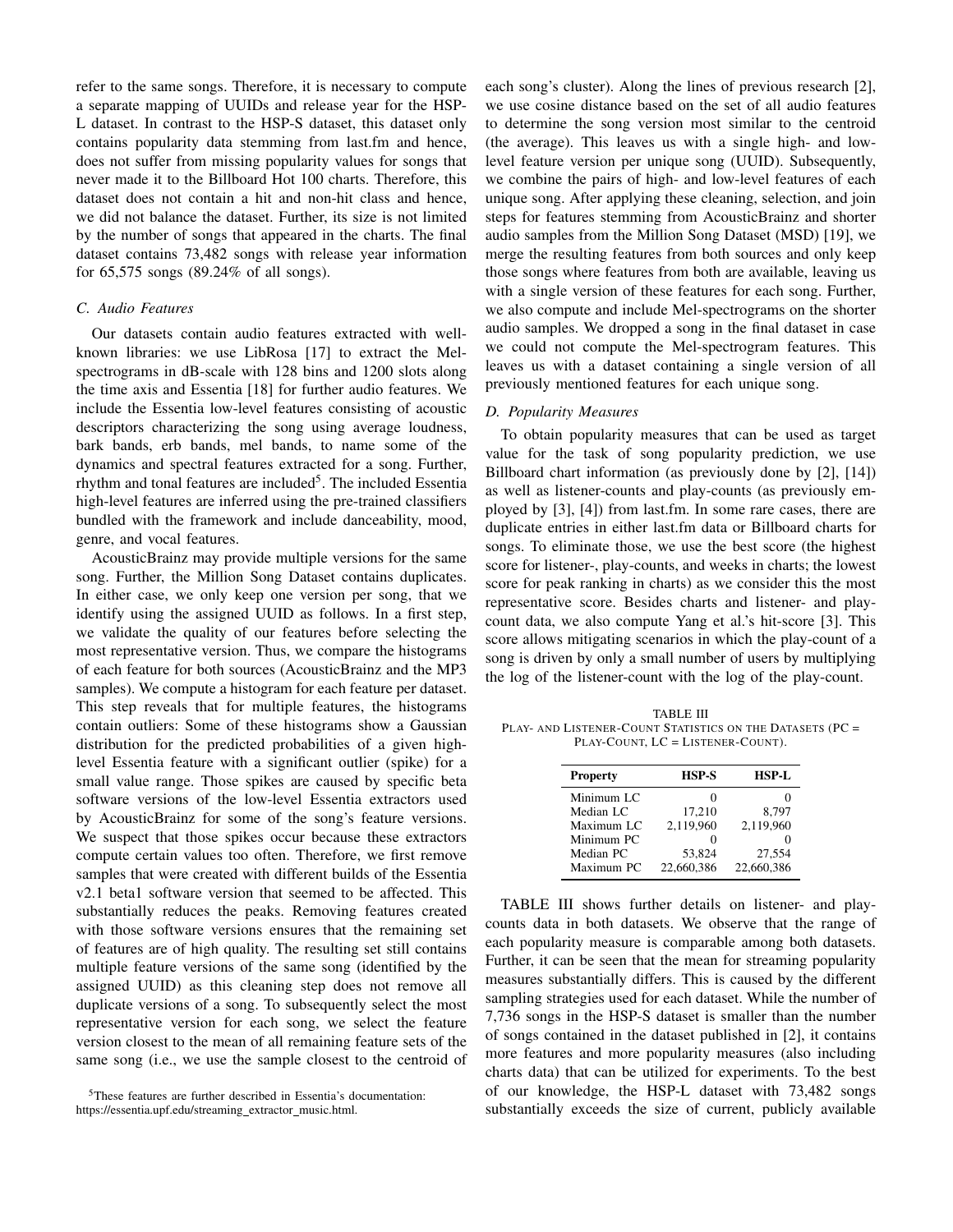

Fig. 1. Target label distribution for the HSP-S and HSP-L datasets (normalized; listener- and play-count in log scale).

datasets for the task of song popularity prediction. It is by far the largest dataset containing a wide variety of features and streaming popularity measures, that is publicly available.

Fig. 1 shows the distribution of the target labels in our datasets. For both the listener- and the play-count we compute the log before scaling it to the range 0 to 1. We note that peak is the only target where lower values means that the song is more popular, while for all other targets a higher value means higher popularity. We observe that naturally, the charts-based targets (peak and weeks) differ from the remaining targets. Further, Fig. 1 shows that the median, as well as Q3, and the maximum of the HSP-L targets are lower in comparison to their HSP-S counterpart. This indicates that the HSP-S dataset on average contains more popular songs, which is likely caused by the fact, that half of them made it to the charts. For such chart hits it can be assumed that they are examples of very popular songs.

#### IV. EXPERIMENTS

In this section, we present the experiments that we conduct to showcase the utility and applicability of both datasets presented in Section III. Our experiments cover the two main approaches towards music popularity prediction (e.g., in [2]– [5], [11]): (i) modeling popularity prediction as a regression task, and (ii) modeling it as a classification task and provide baseline results for a variety of models.

## *A. Evaluated Tasks*

For both the regression and classification task, a wide range of sources and representations of popularity measures were used in previous works. For instance, Yu et al. [4] use playcounts as a popularity measure tackling a regression task while in our previous work [2], we use the peak position in charts. Similarly, there is a difference in how popularity is defined in classification tasks. While Pachet [7] uses three popularity classes, Ni et al. [15] use a hit and a non-hit class where hits are songs that appeared in the top five of the charts and non-hit are songs that appeared in the range between 30 and 40.

To cover most of these representations used in previous works, we use all four representations contained in our datasets (peak position and weeks in charts; listener- and play-counts) and the hit-score defined by Yang et al. [3] in our experiments. We conduct *regression task* experiments for each popularity measure along the lines of [2], [3]; we utilize four different models that are further described in Section IV-B to predict the respective popularity measure based on features stemming from AcousticBrainz and two models to compute predictions based on the Mel-spectrograms. For the experiments conducted on the *classification task*, we use the same popularity measures as for the regression task mapped to a two-class classification problem as detailed in Section IV-C. We conduct experiments with four models using the Essentia audio features stemming from AcousticBrainz and two models using the Melspectrograms. Due to space constraints, we do not provide the experiments based on Essentia features computed from the short audio samples as they do not cover the full length of a song in contrast to those stemming from AcousticBrainz.

## *B. Models*

Along the lines of previous popularity prediction approaches [2], [3], [5], [7], [11], we propose the following models for the conducted regression and classification experiments. We use six models to compute predictions for the regression task: (i) a linear regression model, (ii) a random forest model (iii) an SVM-based model, and (iv) a deep feedforward neural network model used in [2] that all rely on AcusticBrainz features, (v) a linear regression-based model using the mean and standard deviation along the time axis of the Mel-spectrograms based on the m1 model in [3], and (vi) a CNN model using Mel-spectrogram features. For the classification task, we adapt the models of the regression task to perform classification. Instead of the linear regression model, we use a logistic regression classifier as a representative of linear models as used in [9], [10].

We use the implementations of scikit-learn [20] for all nonnetwork models. The SVM utilizes the default RBF kernel; we also keep all other default parameters for all models. We use the SVR implementation for the regression task and the SVC implementation for the classification task. To use the SVC implementation with our two-class definition of popularity, we need to convert the two-class (popular/unpopular) popularity measure (represented as a one-hot vector) to a single label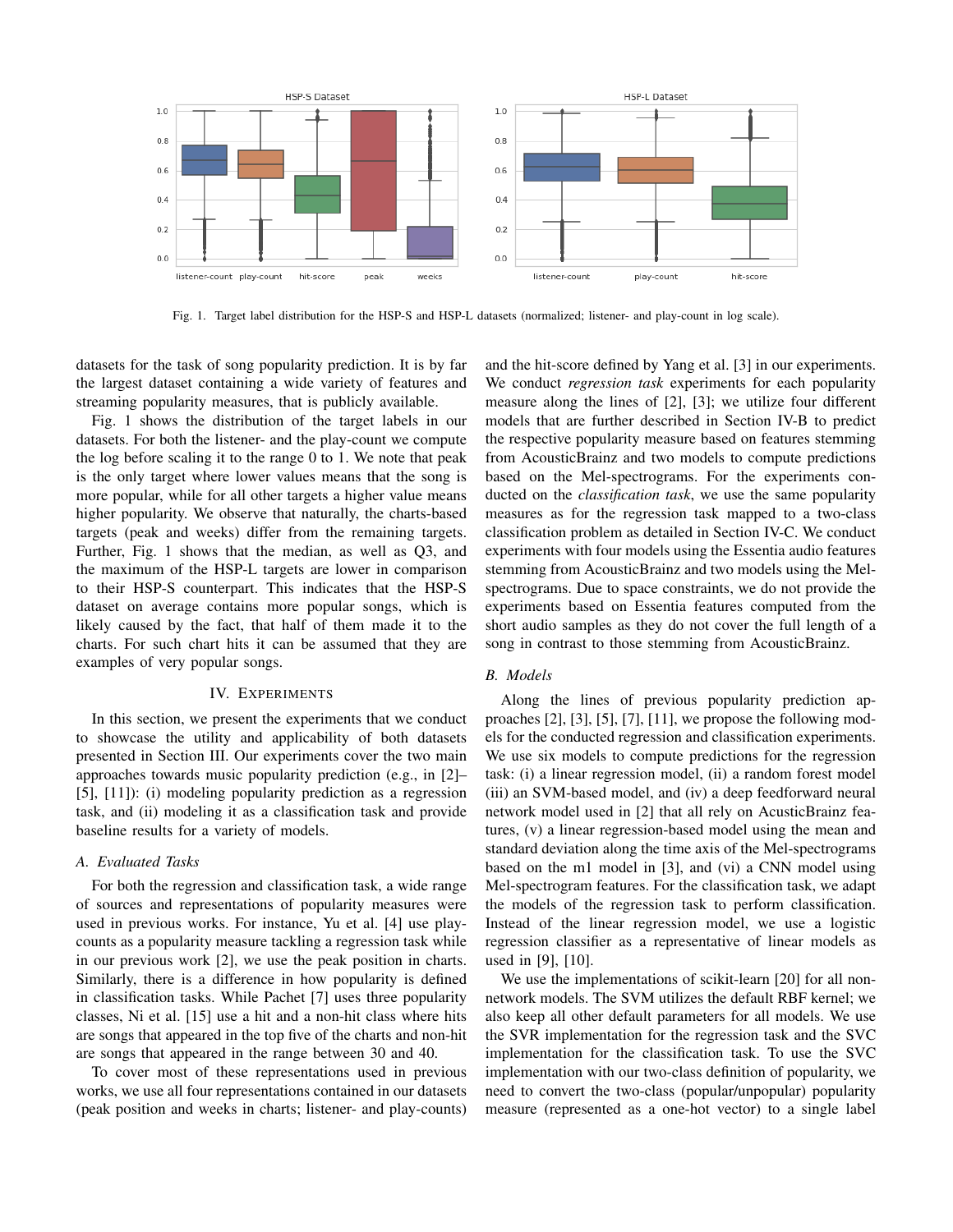value to train the model. This is done by using the index of the respective class. To obtain predictions, we reverse this transformation by creating a one-hot encoded vector where we set the respective class to one.

The Wide and Deep neural network model is based on the model proposed in [2] and uses the implementation we provide (based on the Keras API of TensorFlow<sup>6</sup>). The model consists of an input layer that is split into two types of input: high-level Essentia audio features that are directly fed into the wide part of the network and low-level Essentia features that are consumed by the deep part of the network. Each multi-dimensional low-level feature gets mapped to its feature aggregation block that consists of a dense layer with an input size fitting the dimension of the features. These features are aggregated to a single-valued higher-level feature representation using ELU to activate the output of each block. The resulting feature representations are then combined with the high-level Essentia audio features in a concatenation layer. This layer is the input of a dense layer block of the neural network and contains one neuron per feature. This block contains two units, each consisting of a dense layer with ELU activation followed by a dropout layer (0.1 dropout rate). Each unit has the same input and output size. The final output layer of the network consists of a single neuron without an output activation to compute predictions for the regression task.

Our CNN model is based on the fully convolutional neural network (FCN) by Choi et al. [21]. We use a Keras port of the implementation provided by Won et al. [22] (written in PyTorch)<sup>7</sup>. It consists of five blocks, where each block consists of a 2D convolutional layer, followed by a batch normalization layer, and a 2D max pooling layer. The first and last block have 64 filters while all others have 128. All convolution kernel sizes are 3x3 with stride 1. The size of the first three max pooling layers is 2x4 and the last two have a size of 3x5 and 4x4 respectively and each block uses ReLU as its activation function. The input size 128x1200 is zero padded to get an input size of 128x1296. This ensures, that the five blocks reduces the size to 1x1 with 64 filters. After theses blocks we apply a dropout layer with 0.5 dropout probability and use a dense layer to get the appropriate output size (1 for regression task; 2 for classification task).

## *C. Experimental Setup*

The main purpose of these experiments is to show the usability and applicability of our proposed datasets. To evaluate our experiments, we use 5-fold cross validation. In terms of features, we use all Essentia features listed in [2], in addition to Mel-spectrogram features in dB-scale extracted using LibRosa [17]. The Essentia features are scaled to the range [0, 1] by applying scikit-learn's min-max scaler.

The models implemented based on scikit-learn are trained using the default settings. For non-network models, we compute a single result per fold that we average over all five folds to get the reported scores. We consider the number of epochs a hyper-parameter as done by [2] and train the neural networkbased models using a grid search where we evaluate every N epochs up to a maximum number of epochs and report the results for the best epoch hyper-parameter configuration. We train the Wide and Deep model with a maximum of 2,500 epochs and evaluate the performance every 100 epochs. For the FCN we use a maximum of 50 epochs and evaluate every 10 epochs to include the range of the best epochs reported for this kind of model by Choi et al. [21]. The networks were trained using the Adam optimizer with the mean squared error loss function for the regression task.

As for the popularity measures, we use zero as the popularity value for non-hits along the lines of [2] and use 101 as the peak position popularity value for non-hit songs.

For the binary classification experiments, we need to map the discrete popularity values to classes. Along the lines of [5], [6], [11], [14], we use two categories *popular (hit)* and *unpopular (non-hit)*. Consequently, we need to define a criterion to distinguish these two classes. For charts data, we use whether a song appeared in the charts (hits) or not (non-hits) as the criterion, providing us with a balanced number of hits and non-hits as the HSP-S dataset is balanced. When using last.fm data, we use the median of the respective popularity value as a decision boundary similar to [5] to ensure a balanced dataset. Note that this results in a different definition for popular and unpopular songs depending on the underlying popularity measure. This needs to be taken into account when comparing results based on charts, listener-counts, play-counts, and the hit-score defined by Yang et al. [3].

For the evaluation of the regression task, we compute Spearman's and Kendall's ranking correlation coefficients to capture how well the models rank songs. We argue that the underlying level of measurement used for chart popularity measures cannot be considered an interval scale because all non-hit songs share a common popularity value (O weeks or peak position 101). This prevents computing a distance between two non-hits. Arguably, not all non-hits are equal with respect to the popularity prediction task as they are not equally popular. This is also indicated by different popularity values in terms of listener- or play-counts seen among nonhit songs. Therefore, the ranking coefficient scores can be assumed to be more expressive than, e.g., the mean absolute error or the root mean squared error because all underlying levels of measurement fulfill the properties of an ordinal scale.

To evaluate the classification task, we report the macroaveraged accuracy and F1. Note that we model popular and unpopular as two separate classes instead of one binary label. We chose macro averaging to compensate for the slight imbalance between the popular and unpopular class resulting from the used median to distinguish the two classes because there is a small number of songs whose popularity values are equal to the median value and therefore need to be assigned to one class. Notice that this only happens for the listener-count, play-count, and hit-score experiments.

<sup>6</sup>https://www.tensorflow.org/

<sup>7</sup>https://github.com/minzwon/sota-music-tagging-models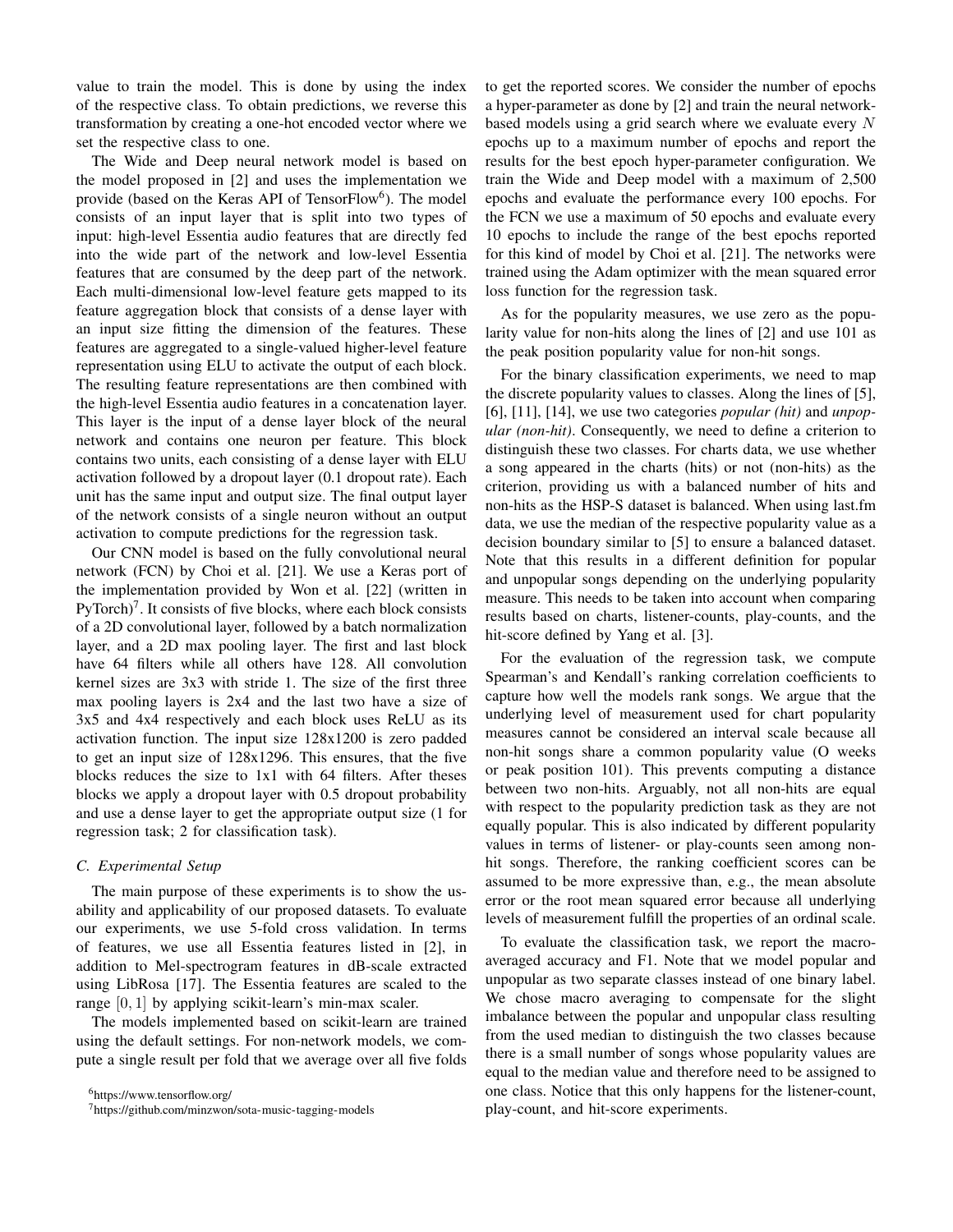TABLE IV EVALUATION RESULTS FOR THE REGRESSION TASK (LC = LISTENER-COUNT, PC = PLAY-COUNT, HS = HIT-SCORE); BEST RESULT PER DATASET, TARGET, AND METRIC IN BOLD.

|               |                  | <b>Spearman's</b> $\rho$ |                |                |                |                |                |                | Kendall's $\tau$ |                |                 |                |                          |  |  |
|---------------|------------------|--------------------------|----------------|----------------|----------------|----------------|----------------|----------------|------------------|----------------|-----------------|----------------|--------------------------|--|--|
| <b>Target</b> | <b>Dataset</b>   | . inkeg                  | RndForest      |                | Wen            | Mel5p.eg       |                | Vintees        | Rudforest        |                | $A^{\text{gp}}$ | Melspress      |                          |  |  |
| Peak<br>Weeks | $HSP-S$<br>HSP-S | 0.468<br>0.420           | 0.426<br>0.349 | 0.393<br>0.397 | 0.454<br>0.417 | 0.308<br>0.277 | 0.398<br>0.362 | 0.343<br>0.313 | 0.311<br>0.260   | 0.283<br>0.287 | 0.332<br>0.312  | 0.224<br>0.204 | 0.289<br>0.266           |  |  |
| LC            | HSP-S            | 0.352                    | 0.304          | 0.269          | 0.368          | 0.322          | 0.333          | 0.241          | 0.207            | 0.182          | 0.252           | 0.218          | 0.227                    |  |  |
| LC            | HSP-L            | 0.334                    | 0.268          | 0.204          | 0.342          | 0.272          | ٠.             | 0.226          | 0.181            | 0.136          | 0.232           | 0.184          | ٠.                       |  |  |
| PC            | HSP-S            | 0.342                    | 0.315          | 0.284          | 0.362          | 0.320          | 0.344          | 0.234          | 0.215            | 0.192          | 0.247           | 0.217          | 0.234                    |  |  |
| PC            | HSP-L            | 0.361                    | 0.286          | 0.231          | 0.370          | 0.291          | ۰.             | 0.241          | 0.193            | 0.155          | 0.252           | 0.197          | ٠.                       |  |  |
| HS            | $HSP-S$          | 0.433                    | 0.447          | 0.352          | 0.440          | 0.365          | 0.376          | 0.298          | 0.308            | 0.239          | 0.302           | 0.248          | 0.256                    |  |  |
| HS            | HSP-L            | 0.403                    | 0.416          | 0.346          | 0.430          | 0.320          | ٠              | 0.274          | 0.284            | 0.233          | 0.294           | 0.217          | $\overline{\phantom{a}}$ |  |  |

#### V. RESULTS AND DISCUSSION

TABLE IV presents the results of all models on both proposed datasets for the regression task. For charts data predictions, linear regression provides the best results, whereas for predicting popularity in terms of streaming counts, the Wide and Deep network provides the best results (except for the hit score prediction for the HSP-S dataset).

An interesting finding is, that the linear regression model outperforms all other models on charts-based target measures while the Wide and Deep model shows a good predictive performance for the remaining targets. Similarly, the neural network-based FCN model outperforms the simpler linear regression-based model (MelSp-LinReg). Furthermore, comparing the results of the individual models for both datasets, we observe that the linear regression model and the Wide and Deep model perform better on the larger dataset when predicting the play-counts as target. Here, Spearman's  $\rho$  (and Kendall's  $\tau$ ) increase from 0.342 (0.234) to 0.361 (0.241) and 0.362 (0.247) to 0.370 (0.252), respectively. We lead this back to the fact that both datasets are different in terms of the distribution of the respective target labels as depicted in Fig. 1.

Notably, models consuming the Mel-spectrograms do not outperform the models using the Essentia features. To the best of our knowledge, this is a novel finding but it should be noted, that we were not able to gather results for the FCN model on the larger HSP-L dataset as the current implementation requires more than 256GB of memory during training. In future work, empowered by our datasets, it will be interesting to see how models consuming Mel-spectrograms compare to more traditional approaches. Another interesting observation is, that except for the random forest model, all models achieved the highest correlation scores for the peak positions popularity measure, followed by the hit-score popularity measure (looking at the HSP-S) dataset.

The results of the binary classification task are shown in TABLE V. Analogously to the regression task results, all models reveal a better predictive performance on the smaller HSP-S dataset. In the HSP-S dataset, 50% of the songs made it to the Billboard Hot 100 charts. This leads to a different label distribution as seen in Fig. 1, where the target measures

listener-count, play-count and hit-score in the HSP-S dataset have a higher average and a larger interquartile-range. Further, we observe, that the SVM model achieves the highest scores with an accuracy of 0.715 and an F1 score 0.714 on the chartbased classification, followed by the logistic regression model with an accuracy of 0.713 and an F1 score of 0.712. The two experiments based on the classes derived from peak position and weeks in charts reveal the same accuracy in case of models that do not use randomness and similar accuracy in case of models that do use some kind of randomness. Hence, we only state these results once (cf. the row"Charts"). These results can be lead back to the fact that the hit vs. non-hit definition leads to the same classes for both peak position and weeks. The only difference between the two representations is the meaning of both vector entries. If the first entry is one, it is a non-hit when using weeks in charts and a hit when using the peak position. Again, it can be seen that the Wide and Deep model achieves the best results on streaming based targets except for listenercount prediction on the HSP-S dataset, where it achieves the second best results with and accuracy of 0.647.

In contrast to the regression based results, the neural network based model is not able to outperform the simpler logistic regression model that uses the mean and standard deviation of the Mel-spectrograms as input (MelSp-LogReg). Again, we were not able to gather results for the FCN model on the HSP-L dataset as the model and dataset due to memory constraints (256 GB of memory did not suffice).

To conclude, we see that the two datasets allow getting valuable insights on the performance of various models to tackle different kinds of popularity prediction tasks using different kinds of features. Having both, Essentia features and Mel-spectrogram features available for the same dataset enables future work that compares models using either of them. However, we still see a few limitations of our approach, which we will elaborate on in the following. We acknowledge that the presented results are biased towards western and mainly commercial music due to the data sources utilized. Further, the used definitions of success (Billboard charts and last.fm streaming measures) introduce a platform bias.